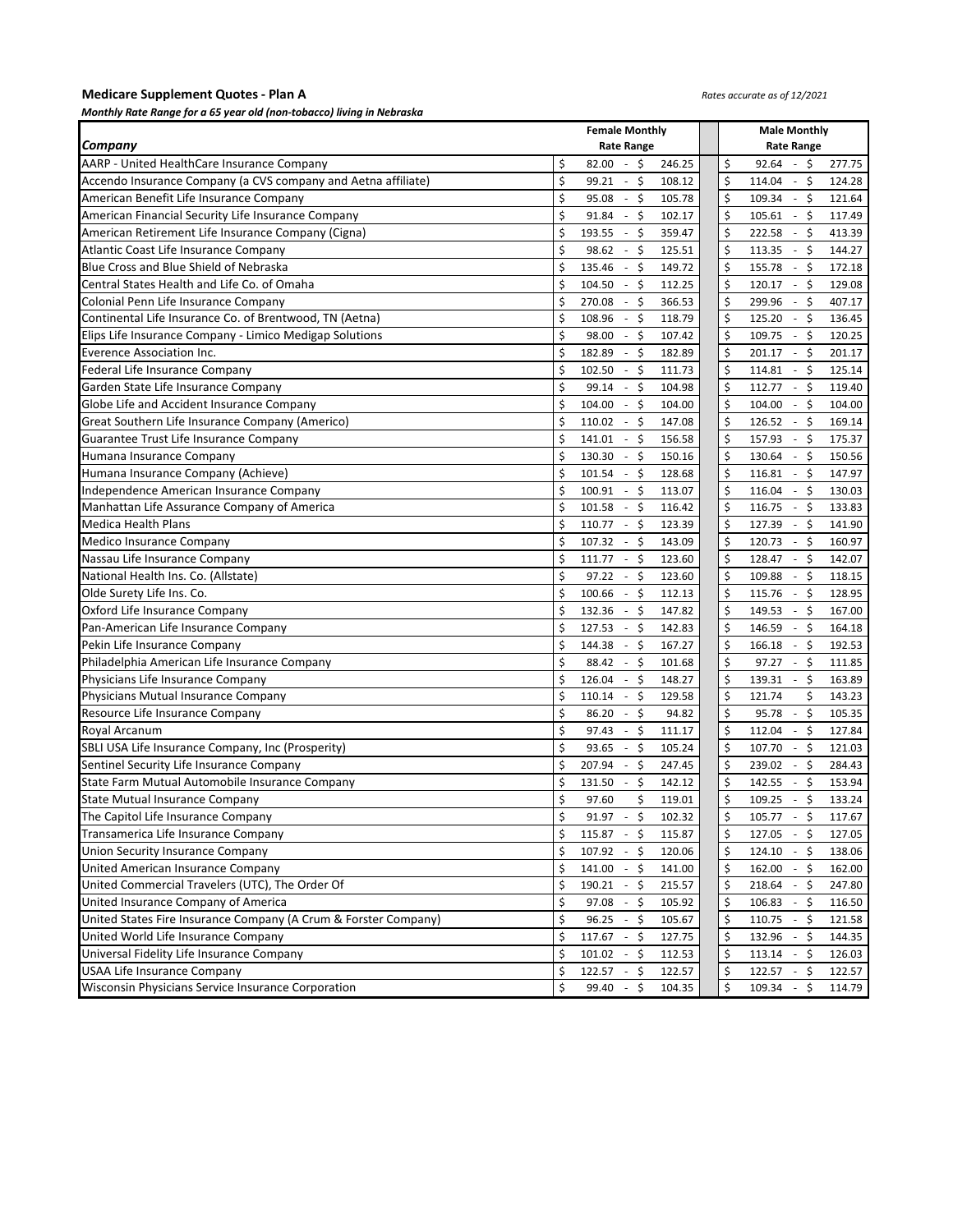## **Medicare Supplement Quotes - Plan B** *Rates accurate as of 12/2021*

*Monthly Rate Range for a 65 year old (non-tobacco) living in Nebraska*

| <b>Company</b>                                                  | <b>Female Monthly</b>                                  | <b>Male Monthly</b>                                     |  |  |  |  |  |  |  |
|-----------------------------------------------------------------|--------------------------------------------------------|---------------------------------------------------------|--|--|--|--|--|--|--|
|                                                                 | <b>Rate Range</b>                                      | <b>Rate Range</b>                                       |  |  |  |  |  |  |  |
| AARP - United HealthCare Insurance Company                      | 112.51<br>410.66                                       | \$<br>127.07<br>463.73                                  |  |  |  |  |  |  |  |
| Blue Cross and Blue Shield of Nebraska                          | 169.88<br>187.76                                       | \$<br>195.36<br>215.93<br>ς<br>$\overline{\phantom{a}}$ |  |  |  |  |  |  |  |
| Colonial Penn Life Insurance Company                            | 201.92<br>273.97                                       | \$<br>224.26<br>304.30<br>S<br>$\overline{\phantom{a}}$ |  |  |  |  |  |  |  |
| Continental Life Insurance Co. of Brentwood, TN (Aetna)         | 129.95<br>119.20                                       | \$<br>149.44<br>137.11<br>$\overline{\phantom{a}}$      |  |  |  |  |  |  |  |
| Globe Life and Accident Insurance Company                       | 158.50<br>158.50<br>ς                                  | \$<br>158.50<br>158.50<br>S<br>$\overline{\phantom{a}}$ |  |  |  |  |  |  |  |
| Humana Insurance Company                                        | 163.43<br>141.82                                       | \$<br>163.86<br>142.19<br>$\overline{\phantom{a}}$      |  |  |  |  |  |  |  |
| Sentinel Security Life Insurance Company                        | 273.79<br>230.07<br>$\overline{\phantom{a}}$           | Ś<br>314.70<br>264.45<br>s<br>$\overline{\phantom{a}}$  |  |  |  |  |  |  |  |
| <b>State Mutual Insurance Company</b>                           | 108.48<br>132.31<br>S<br>╰<br>$\overline{\phantom{a}}$ | \$<br>148.22<br>121.52<br>s<br>$\overline{\phantom{a}}$ |  |  |  |  |  |  |  |
| Transamerica Life Insurance Company                             | 152.98<br>152.98<br>$\overline{\phantom{a}}$           | \$<br>167.73<br>167.73<br>S.<br>$\sim$                  |  |  |  |  |  |  |  |
| United American Insurance Company                               | 226.00<br>226.00                                       | \$<br>260.00<br>260.00<br>S<br>$\overline{\phantom{a}}$ |  |  |  |  |  |  |  |
| United Commercial Travelers (UCT), The Order Of                 | 279.23<br>246.38<br>$\overline{\phantom{a}}$           | \$<br>283.21<br>320.97<br>S<br>$\overline{\phantom{a}}$ |  |  |  |  |  |  |  |
| United States Fire Insurance Company (A Crum & Forster Company) | 126.83<br>115.50                                       | \$<br>132.83<br>145.83<br>$\overline{\phantom{a}}$      |  |  |  |  |  |  |  |

### **Medicare Supplement Quotes - Plan C** *Rates accurate as of 12/2021*

*Monthly Rate Range for a 65 year old (non-tobacco) living in Nebraska*

|                                                    | <b>Female Monthly</b>                                   | <b>Male Monthly</b>                                      |
|----------------------------------------------------|---------------------------------------------------------|----------------------------------------------------------|
| Company                                            | <b>Rate Range</b>                                       | <b>Rate Range</b>                                        |
| AARP - United HealthCare Insurance Company         | \$<br>517.26<br>141.92                                  | \$<br>583.14<br>160.40                                   |
| Atlantic Coast Life Insurance Company              | \$<br>159.15<br>125.05<br>S                             | Ś<br>182.93<br>143.73<br>S                               |
| Blue Cross and Blue Shield of Nebraska             | \$<br>174.27<br>157.67<br>Ś                             | \$<br>181.32<br>200.41<br>S                              |
| Central States Health and Life Co. of Omaha        | \$<br>Ś<br>123.08<br>132.17                             | \$<br>141.50<br>152.00                                   |
| Colonial Penn Life Insurance Company               | \$<br>142.21<br>Ś<br>192.74                             | \$<br>157.88<br>214.06                                   |
| Everence Association Inc.                          | \$<br>Ś<br>261.06<br>261.06                             | \$<br>287.32<br>287.32                                   |
| Globe Life and Accident Insurance Company          | \$<br>\$.<br>184.00<br>184.00                           | \$<br>184.00<br>184.00                                   |
| Humana Insurance Company                           | \$<br>166.68<br>S<br>192.06                             | \$<br>192.55<br>167.11<br>ς                              |
| Philadelphia American Life Insurance Company       | \$<br>\$.<br>114.28<br>131.43                           | \$<br>\$.<br>125.71<br>144.56                            |
| Sentinel Security Life Insurance Company           | \$<br>Ś<br>282.13<br>335.73                             | \$<br>324.28<br>S.<br>385.90                             |
| State Farm Mutual Automobile Insurance Company     | \$<br>Ś<br>198.39<br>214.12                             | \$<br>214.97<br>232.14<br>S.                             |
| State Mutual Insurance Company                     | \$<br>121.59<br>S.<br>148.30                            | \$<br>136.16<br>166.06<br>ς                              |
| Transamerica Life Insurance Company                | \$<br>181.00<br>Ś<br>181.00                             | \$<br>198.46<br>198.46<br>S.                             |
| United American Insurance Company                  | \$<br>237.00<br>237.00<br>Ś                             | \$<br>273.00<br>273.00<br>S.<br>$\overline{\phantom{a}}$ |
| United Commercial Travelers (UCT), The Order Of    | \$<br>Ś<br>275.16<br>311.85<br>$\overline{\phantom{a}}$ | \$<br>316.47<br>358.67<br>S.<br>$\overline{\phantom{a}}$ |
| Universal Fidelity Life Insurance Company          | \$<br>135.78<br>121.89<br>Ś                             | \$<br>136.52<br>152.07<br>S                              |
| Wisconsin Physicians Service Insurance Corporation | \$<br>136.25<br>143.03<br>S                             | \$<br>157.34<br>149.88                                   |

### **Medicare Supplement Quotes - Plan D** *Rates accurate as of 12/2021*

| Company                                         | <b>Female Monthly</b><br><b>Rate Range</b> | <b>Male Monthly</b><br><b>Rate Range</b> |        |
|-------------------------------------------------|--------------------------------------------|------------------------------------------|--------|
| Colonial Penn Life Insurance Company            | \$<br>168.93<br>124.55                     | 138.28                                   | 187.59 |
| Philadelphia American Life Insurance Company    | 88.77<br>102.07                            | 97.65                                    | 112.29 |
| Royal Arcanum                                   | 103.33<br>117.91                           | 118.83                                   | 135.59 |
| Sentinel Security Life Insurance Company        | 207.13<br>246.49                           | 238.08                                   | 283.32 |
| State Farm Mutual Automobile Insurance Company  | 159.97<br>148.07                           | 151.39                                   | 163.37 |
| <b>State Mutual Insurance Company</b>           | 98.36<br>120.02<br>ς                       | 110.02<br>ς                              | 134.16 |
| Transamerica Life Insurance Company             | 142.14<br>142.14<br>↘                      | 155.86                                   | 155.86 |
| United American Insurance Company               | 224.00<br>224.00                           | 257.00                                   | 257.00 |
| United Commercial Travelers (UCT), The Order Of | 271.84<br>239.85                           | 275.75                                   | 312.52 |
| United Insurance Company of America             | 109.42<br>100.25                           | 110.33                                   | 120.33 |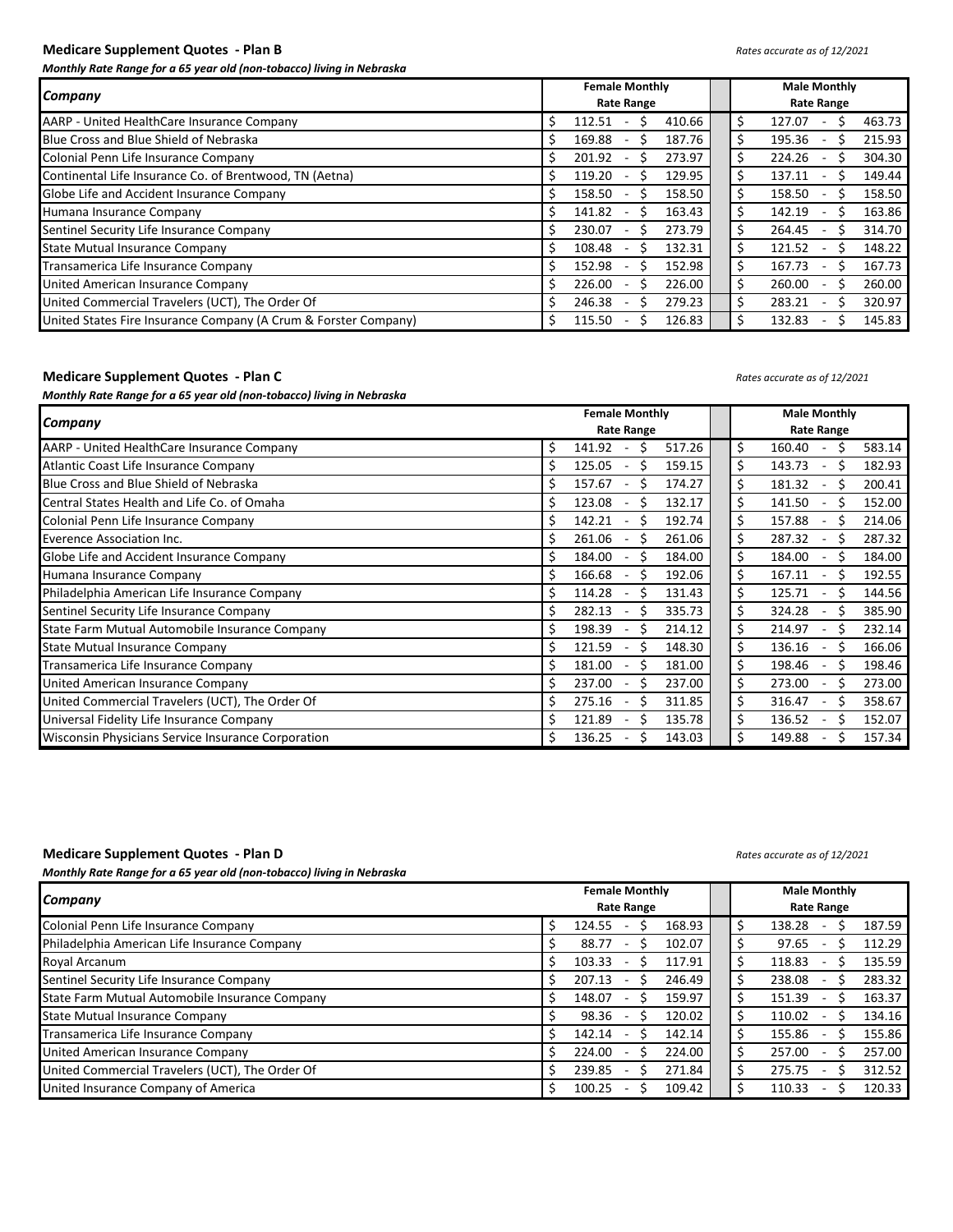# **Medicare Supplement Quotes - Plan F** *Rates accurate as of 12/2021*

| monthly nate hange for a 05 year old from cobacco, hving in nebrash | <b>Female Monthly</b>                                    | <b>Male Monthly</b>                                      |
|---------------------------------------------------------------------|----------------------------------------------------------|----------------------------------------------------------|
| <b>Company</b>                                                      | <b>Rate Range</b>                                        | <b>Rate Range</b>                                        |
| AARP - United HealthCare Insurance Company                          | \$<br>519.55<br>142.75<br>\$<br>$\sim$                   | \$<br>161.23<br>\$<br>586.34                             |
| Accendo Insurance Company (a CVS company and Aetna affiliate)       | \$<br>\$<br>129.78<br>141.44<br>$\blacksquare$           | \$<br>\$<br>149.27<br>162.68                             |
| American Benefit Life Insurance Company                             | \$<br>\$<br>116.48<br>129.59<br>$\overline{\phantom{a}}$ | \$<br>\$<br>133.95<br>149.03                             |
| American Financial Security Life Insurance Company                  | \$<br>\$<br>107.11<br>119.16<br>$\blacksquare$           | Ś.<br>\$<br>137.04<br>123.18<br>$\blacksquare$           |
| American Retirement Life Insurance Company (CIGNA)                  | \$<br>236.77<br>\$<br>440.36<br>$\blacksquare$           | Ś.<br>\$<br>272.29<br>506.42                             |
| Blue Cross and Blue Shield of Nebraska                              | \$<br>\$<br>193.76<br>175.30                             | Ś.<br>\$<br>201.60<br>222.82<br>$\overline{\phantom{a}}$ |
| Central States Health and Life Co. of Omaha                         | \$<br>\$<br>116.17<br>124.83<br>$\blacksquare$           | Ś.<br>\$<br>133.58<br>143.50                             |
| Colonial Penn Life Insurance Company                                | \$<br>\$<br>243.08<br>329.92                             | \$<br>\$<br>366.46<br>270.01                             |
| Continental Life Insurance Co. of Brentwood, TN (Aetna)             | \$<br>\$<br>132.03<br>143.94<br>$\overline{\phantom{a}}$ | Ś.<br>\$<br>165.52<br>151.86                             |
| Elips Life Insurance Company - Lumico Medigap Solutions             | \$<br>\$<br>119.67<br>131.17<br>$\overline{\phantom{a}}$ | Ś.<br>\$<br>134.00<br>146.83                             |
| <b>Everence Association Inc.</b>                                    | \$<br>\$<br>232.71<br>232.71<br>$\overline{\phantom{a}}$ | Ś.<br>\$<br>256.11<br>256.11                             |
| Federal Life Insurance Company                                      | \$<br>\$<br>127.19<br>138.64                             | Ś.<br>\$<br>142.46<br>155.28                             |
| Garden State Life Insurance Company                                 | \$<br>\$<br>184.67<br>195.53                             | \$<br>\$<br>209.64<br>221.98                             |
| Globe Life and Accident Insurance Company                           | \$<br>185.00<br>\$<br>185.00                             | Ś.<br>\$<br>185.00<br>185.00                             |
| Great Southern Life Insurance Company (Americo)                     | \$<br>\$<br>120.80<br>161.49                             | Ś.<br>\$<br>138.91<br>185.71                             |
| Guarantee Trust Life Insurance Company                              | \$<br>178.76<br>\$<br>198.50                             | Ś.<br>\$<br>200.22<br>222.32                             |
| Humana Insurance Company                                            | \$<br>\$<br>170.08<br>195.98                             | \$<br>\$<br>170.53<br>196.49                             |
| Humana Insurance Company (Achieve)                                  | \$<br>\$<br>142.67<br>112.61                             | \$<br>\$<br>129.53<br>164.06                             |
| Independence American Insurance Company                             | \$<br>116.25<br>\$<br>130.26<br>$\overline{\phantom{a}}$ | Ś.<br>\$<br>149.80<br>133.69                             |
| Manhattan Life Assurance Company of America                         | \$<br>\$<br>116.58<br>133.67                             | Ś.<br>\$<br>153.67<br>134.08                             |
| <b>Medica Health Plans</b>                                          | \$<br>126.74<br>\$<br>141.18<br>$\overline{\phantom{a}}$ | Ś.<br>\$<br>145.75<br>162.36                             |
| Medico Insurance Company                                            | \$<br>\$<br>161.77<br>121.33                             | Ś.<br>\$<br>136.50<br>181.99                             |
| Nassau Life Insurnace Company                                       | \$<br>\$<br>118.24<br>130.76                             | \$<br>\$<br>135.91<br>150.30                             |
| National Health Ins. Co. (Allstate)                                 | \$<br>126.25<br>\$<br>135.75<br>$\blacksquare$           | Ś.<br>\$<br>153.13<br>142.41                             |
| Old Surety Life Ins. Co.                                            | \$<br>\$<br>118.88<br>132.42                             | \$<br>\$<br>136.71<br>152.28                             |
| Oxford Life Insurance Company                                       | \$<br>284.52<br>\$<br>317.78                             | \$<br>\$<br>359.06<br>321.47                             |
| Pan-American Life Insurance Company                                 | \$<br>\$<br>143.34<br>160.54                             | Ś.<br>\$<br>164.76<br>184.53                             |
| Pekin Life Insurance Company                                        | \$<br>\$<br>169.60<br>196.48                             | \$<br>\$<br>225.77<br>194.88                             |
| Philadelphia American Life Insurance Company                        | \$<br>\$<br>127.97<br>147.16<br>$\blacksquare$           | Ś.<br>\$<br>140.76<br>161.87                             |
| Physicians Life Insurance Company                                   | \$<br>\$<br>110.78<br>197.09                             | \$<br>\$<br>122.41<br>217.84                             |
| Physicians Mutual Insurance Company                                 | \$<br>\$<br>122.01<br>172.24<br>÷,                       | \$<br>\$<br>134.85<br>190.38                             |
| Resource Life Insurance Company                                     | \$<br>\$<br>125.43<br>137.98                             | Ś.<br>\$<br>139.37<br>153.30                             |
| Royal Arcanum                                                       | \$<br>\$<br>115.08<br>131.31                             | Ś.<br>\$<br>132.35<br>151.01                             |
| SBLI USA Life Insurance Company, Inc (Prosperity)                   | \$<br>Ś.<br>100.41<br>112.83                             | \$<br>\$<br>115.47<br>129.76                             |
| Sentinel Security Life Insurance Company                            | \$<br>\$<br>343.82<br>288.92                             | \$<br>\$<br>395.19<br>332.10                             |
| State Farm Mutual Automobile Insurance Company                      | \$<br>200.35<br>216.50<br>Ş<br>$\blacksquare$            | \$<br>217.18<br>234.52<br>Ş                              |
| <b>State Mutual Insurance Company</b>                               | \$<br>124.04<br>\$<br>151.33                             | \$<br>139.00<br>\$<br>169.51                             |
| The Capitol Life Insurance Company                                  | \$<br>116.47<br>129.57<br>\$                             | \$<br>133.94<br>\$<br>149.00                             |
| Transamerica Life Insurance Company                                 | \$<br>182.05<br>\$<br>182.05                             | \$<br>199.62<br>199.62<br>\$                             |
| <b>Union Security Insurance Company</b>                             | \$<br>131.27<br>146.04<br>\$                             | \$<br>150.96<br>\$<br>167.95                             |
| United American Insurance Company                                   | \$<br>224.00<br>\$<br>224.00                             | \$<br>258.00<br>\$<br>258.00                             |
| United Commercial Travelers (UCT), The Order Of                     | \$<br>283.47<br>\$<br>321.27                             | \$<br>326.20<br>\$<br>369.70                             |
| United Insurance Company of America                                 | \$<br>126.50<br>138.00<br>\$                             | \$<br>139.17<br>\$<br>151.75                             |
| United State Fire Insurance Company (A Crum & Forster Company)      | \$<br>116.58<br>128.00<br>\$                             | \$<br>134.00<br>\$<br>147.08                             |
| United World Life Insurance Company                                 | \$<br>177.91<br>193.16<br>\$                             | \$<br>201.03<br>\$<br>218.26                             |
| Universal Fidelity Life Insurance Company                           | \$<br>123.20<br>137.24<br>\$                             | \$<br>137.99<br>\$<br>153.71                             |
| <b>USAA Life Insurance Company</b>                                  | \$<br>161.84<br>161.84<br>\$                             | \$<br>161.84<br>\$<br>161.84                             |
| Wisconsin Physicians Service Insurance Corporation                  | \$<br>143.47<br>136.66<br>\$                             | \$<br>150.33<br>\$<br>157.82                             |
|                                                                     |                                                          |                                                          |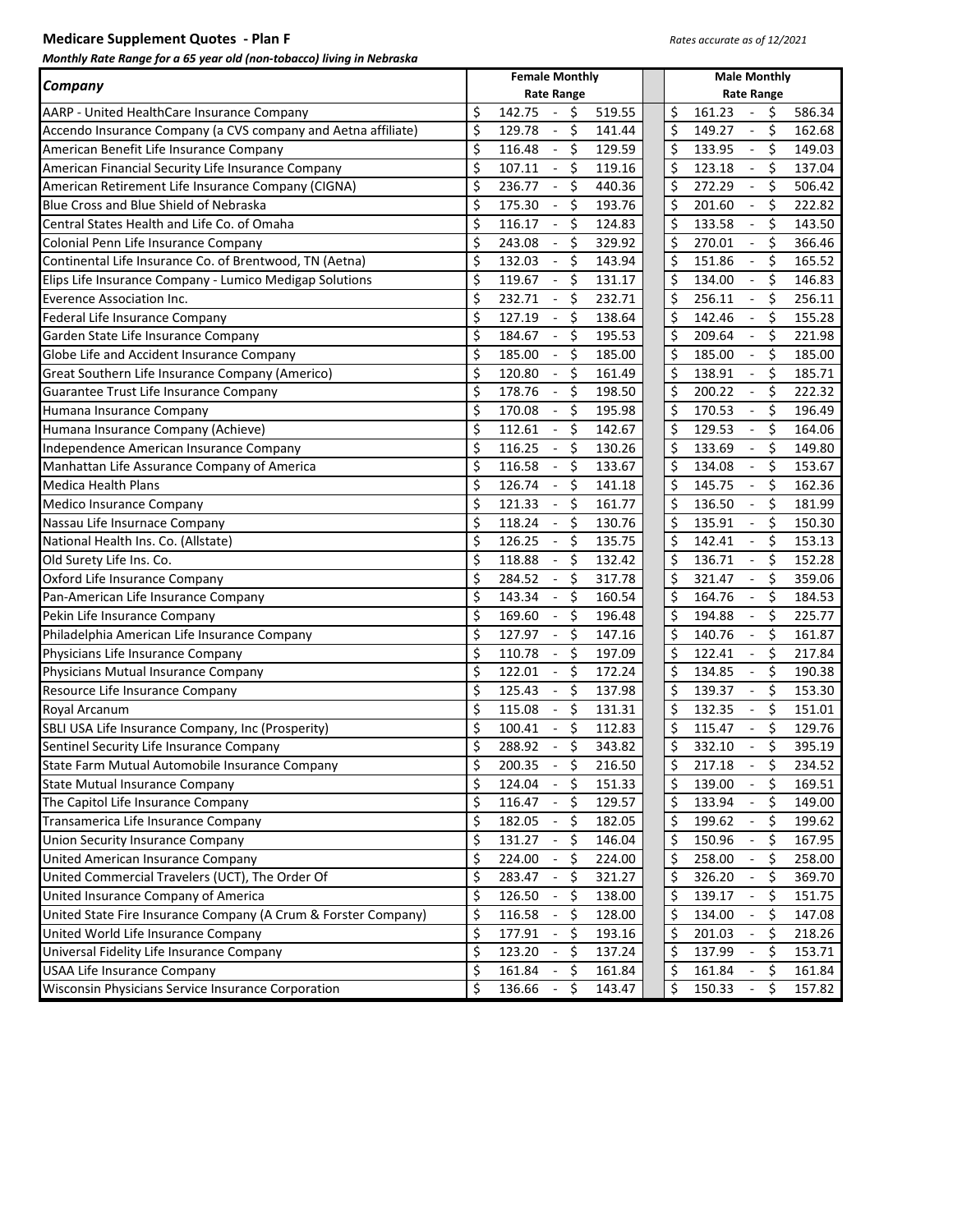**Medicare Supplement Quotes - Plan HDF** *Rates accurate as of 12/2021* 

|                                                         | <b>Female Monthly</b>                      | <b>Male Monthly</b>                              |
|---------------------------------------------------------|--------------------------------------------|--------------------------------------------------|
| Company                                                 | <b>Rate Range</b>                          | <b>Rate Range</b>                                |
| Colonial Penn Life Insurance Company                    | 55.20<br>S<br>40.90<br>Ś                   | \$<br>45.32<br>61.22                             |
| Continental Life Insurance Co. of Brentwood, TN (Aetna) | 45.48<br>41.73<br>S<br>S<br>۰              | \$<br>52.31<br>47.98<br>S<br>۰                   |
| Globe Life and Accident Insurance Company               | Ś<br>39.50<br>39.50<br>S<br>$\blacksquare$ | \$<br>39.50<br>39.50<br>۰                        |
| Great Southern Life Insurance Company (Americo)         | 32.21<br>43.06<br>S<br>S<br>۰              | \$<br>49.52<br>37.04<br>$\blacksquare$           |
| Humana Insurance Company                                | 48.70<br>Ś<br>56.20<br>S<br>۰              | \$<br>56.35<br>48.83<br>۰                        |
| Medico Insurance Company                                | 48.53<br>36.40<br>S<br>S<br>۰              | \$<br>40.95<br>54.60<br>$\overline{\phantom{0}}$ |
| National Health Ins. Co. (Allstate)                     | Ś<br>38.71<br>41.63<br>S<br>۰              | \$<br>43.72<br>47.01<br>$\overline{\phantom{0}}$ |
| Philadelphia American Life Insurance Company            | 39.22<br>34.10<br>Ś<br>S<br>۰              | \$<br>43.14<br>37.51<br>S<br>۰                   |
| Physicians Life Insurance Company                       | Ś<br>44.27<br>70.82<br>Ś<br>۰              | \$<br>78.28<br>48.93<br>۰                        |
| Physicians Mutual Insurance Company                     | 38.69<br>S<br>61.89<br>Ś<br>۰              | \$<br>68.41<br>42.76<br>۰                        |
| <b>State Mutual Insurance Company</b>                   | 43.01<br>35.27<br>Ś<br>Ś<br>۰              | \$<br>48.14<br>39.48                             |
| United American Insurance Company                       | 32.00<br>32.00<br>S<br>S<br>۰              | \$<br>37.00<br>37.00                             |
| United World Life Insurance Company                     | 51.22<br>55.61<br>Ś                        | \$<br>62.83<br>57.87                             |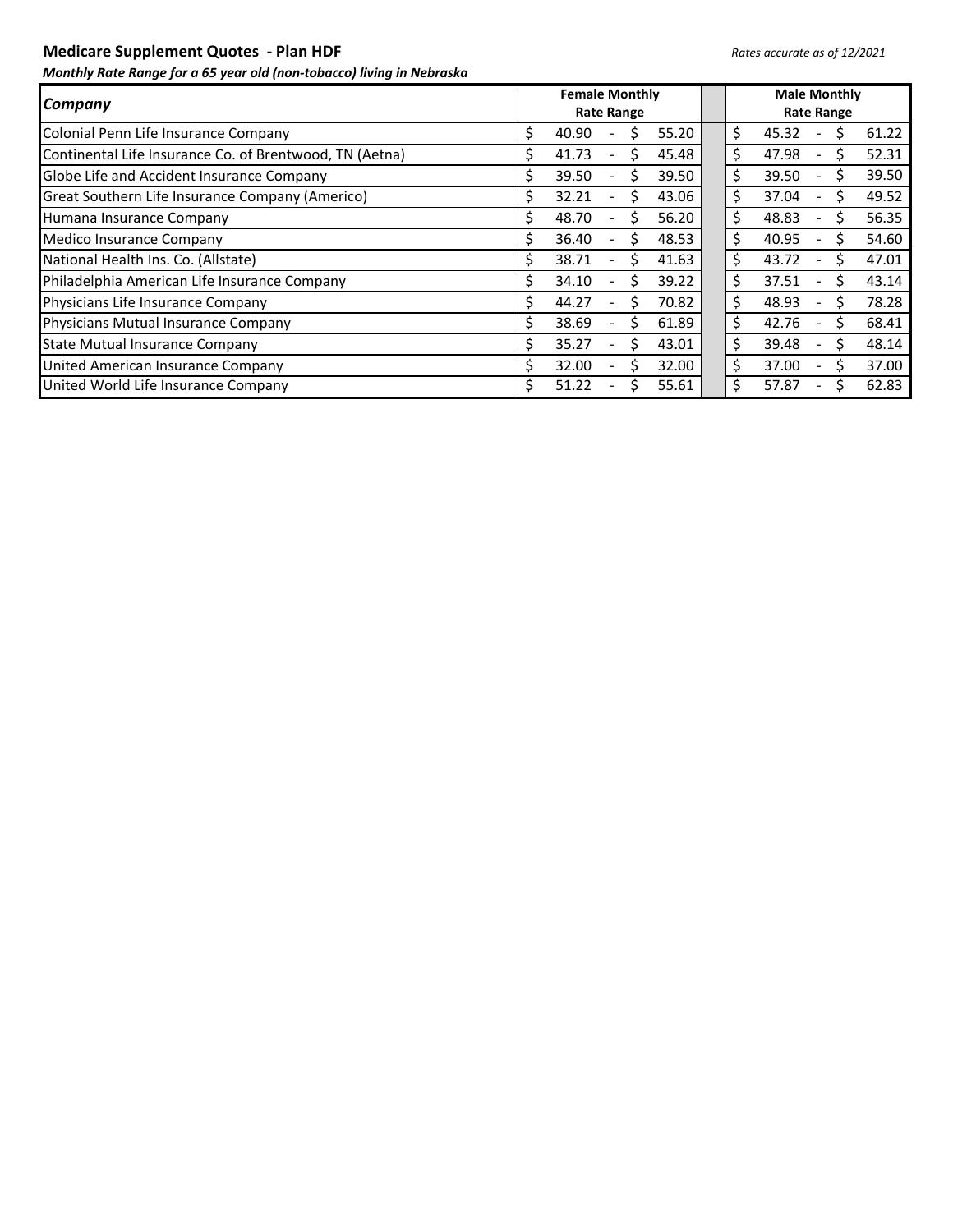## **Medicare Supplement Quotes - Plan G** *Rates accurate as of 12/2021*

|                                                                                 | <b>Female Monthly</b>                                                  | <b>Male Monthly</b>                                                |  |  |  |  |  |  |  |
|---------------------------------------------------------------------------------|------------------------------------------------------------------------|--------------------------------------------------------------------|--|--|--|--|--|--|--|
| Company                                                                         | <b>Rate Range</b>                                                      | <b>Rate Range</b>                                                  |  |  |  |  |  |  |  |
| AARP - United HealthCare Insurance Company                                      | \$<br>102.72<br>\$<br>493.00                                           | \$<br>116.16<br>\$<br>556.60<br>$\sim$                             |  |  |  |  |  |  |  |
| Accendo Insurance Company (a CVS company and Aetna affiliate)                   | \$<br>\$<br>112.12<br>122.20<br>$\blacksquare$                         | \$<br>\$<br>128.95<br>140.53<br>$\blacksquare$                     |  |  |  |  |  |  |  |
| American Benefit Life Insurance Company                                         | \$<br>\$<br>95.56<br>106.31<br>$\blacksquare$                          | \$<br>\$<br>109.89<br>122.25<br>$\sim$                             |  |  |  |  |  |  |  |
| American Financial Security Life Insurance Company                              | \$<br>\$<br>92.30<br>102.68<br>$\blacksquare$                          | \$<br>\$<br>106.14<br>118.08<br>$\blacksquare$                     |  |  |  |  |  |  |  |
|                                                                                 | \$<br>$\zeta$<br>142.91                                                | \$<br>\$<br>164.35                                                 |  |  |  |  |  |  |  |
| American Retirement Life Insurance Company (CIGNA)                              | 397.95<br>\$<br>$\zeta$<br>93.07<br>118.45<br>$\overline{\phantom{a}}$ | 457.64<br>$\overline{\phantom{a}}$<br>\$<br>\$<br>106.98<br>136.15 |  |  |  |  |  |  |  |
| Atlantic Coast Life Insurance Company<br>Blue Cross and Blue Shield of Nebraska | 122.97                                                                 | $\blacksquare$                                                     |  |  |  |  |  |  |  |
| Central State Health and Life Co. of Omaha                                      | \$<br>$\zeta$<br>$\omega$<br>135.91                                    | \$<br>\$<br>141.41<br>$\Box$<br>156.30<br>\$                       |  |  |  |  |  |  |  |
|                                                                                 | \$<br>$\zeta$<br>100.92<br>108.42<br>$\overline{\phantom{a}}$          | \$<br>116.08<br>$\mathcal{L}$<br>124.67                            |  |  |  |  |  |  |  |
| Colonial Penn Life Insurance Company                                            | \$<br>$-5$<br>204.52<br>277.50                                         | \$<br>\$<br>227.15<br>308.21<br>$\sim$                             |  |  |  |  |  |  |  |
| Continental Life Insurance Co. of Brentwood, TN (Aetna)                         | \$<br>$-5$<br>106.29<br>115.87                                         | \$<br>\$<br>122.28<br>133.28<br>$\sim$                             |  |  |  |  |  |  |  |
| Elips Life Insurance Company - Lumico Medigap Solutions                         | \$<br>\$<br>99.00<br>108.50                                            | \$<br>\$<br>110.83<br>121.42<br>$\sim$                             |  |  |  |  |  |  |  |
| <b>Everence Association Inc.</b>                                                | \$<br>\$<br>167.90<br>167.90<br>$\overline{\phantom{a}}$               | \$<br>\$<br>184.67<br>184.67<br>$\blacksquare$                     |  |  |  |  |  |  |  |
| Federal Life Insurance Company                                                  | \$<br>\$<br>109.78<br>119.66<br>$\overline{\phantom{a}}$               | \$<br>\$<br>122.96<br>134.02<br>$\blacksquare$                     |  |  |  |  |  |  |  |
| Garden State Life Insurance Company                                             | \$<br>114.28<br>\$<br>121.01<br>$\overline{\phantom{a}}$               | \$<br>\$<br>129.42<br>137.03<br>$\omega$                           |  |  |  |  |  |  |  |
| Globe Life and Accident Insurance Company                                       | \$<br>165.00<br>\$<br>165.00<br>$\blacksquare$                         | \$<br>165.00<br>\$<br>165.00<br>$\overline{\phantom{a}}$           |  |  |  |  |  |  |  |
| Great Southern Life Insurance Company (Americo)                                 | \$<br>109.09<br>\$<br>145.84<br>$\overline{\phantom{a}}$               | \$<br>125.45<br>\$<br>167.72<br>$\blacksquare$                     |  |  |  |  |  |  |  |
| Guarantee Trust Life Insurance Company                                          | \$<br>143.81<br>\$<br>159.68<br>$\overline{\phantom{a}}$               | \$<br>161.06<br>\$<br>178.84<br>$\overline{\phantom{a}}$           |  |  |  |  |  |  |  |
| Humana Insurance Company                                                        | \$<br>-\$<br>151.41<br>174.47<br>$\overline{\phantom{a}}$              | \$<br>\$<br>151.79<br>174.91<br>$\sim$                             |  |  |  |  |  |  |  |
| Humana Insurance Company (Achieve)                                              | \$<br>\$<br>95.44<br>120.96<br>$\blacksquare$                          | \$<br>\$<br>109.80<br>$\overline{\phantom{a}}$<br>139.11           |  |  |  |  |  |  |  |
| Independence American Insurance Company                                         | \$<br>\$<br>95.64<br>107.16<br>$\blacksquare$                          | \$<br>\$<br>109.98<br>123.23<br>$\overline{\phantom{a}}$           |  |  |  |  |  |  |  |
| Manhattan Life Assurance Company of America                                     | \$<br>95.83<br>\$<br>109.92<br>$\overline{\phantom{a}}$                | \$<br>\$<br>110.25<br>126.42<br>$\sim$                             |  |  |  |  |  |  |  |
| <b>Medica Health Plans</b>                                                      | \$<br>$-$ \$<br>108.06<br>120.38                                       | \$<br>124.27<br>\$<br>138.43<br>$\sim$                             |  |  |  |  |  |  |  |
| Medico Insurance Company                                                        | \$<br>100.22<br>- \$<br>133.62<br>$\blacksquare$                       | \$<br>112.74<br>\$<br>150.32<br>$\sim$                             |  |  |  |  |  |  |  |
| Nassau Life Insurance Company                                                   | \$<br>$\zeta$<br>112.90<br>124.85<br>$\overline{\phantom{a}}$          | \$<br>\$<br>129.76<br>143.50<br>$\sim$                             |  |  |  |  |  |  |  |
| National Health Ins. Co. (Allstate)                                             | \$<br>-\$<br>101.42<br>109.05<br>$\blacksquare$                        | \$<br>\$<br>114.56<br>123.19<br>$\sim$                             |  |  |  |  |  |  |  |
| Old Surety Life Ins. Co.                                                        | \$<br>\$<br>100.47<br>111.92<br>$\blacksquare$                         | \$<br>\$<br>115.54<br>128.70<br>$\blacksquare$                     |  |  |  |  |  |  |  |
| Oxford Life Insurance Company                                                   | \$<br>\$<br>119.35<br>133.29<br>$\overline{\phantom{a}}$               | \$<br>\$<br>134.83<br>150.58<br>$\blacksquare$                     |  |  |  |  |  |  |  |
| Pan-American Life Insurance Company                                             | \$<br>\$<br>120.37<br>134.81<br>$\blacksquare$                         | \$<br>138.36<br>\$<br>154.96<br>$\overline{\phantom{a}}$           |  |  |  |  |  |  |  |
| Pekin Life Insurance Company                                                    | \$<br>\$<br>114.45<br>132.60<br>$\overline{\phantom{a}}$               | \$<br>\$<br>131.67<br>152.55<br>$\overline{\phantom{a}}$           |  |  |  |  |  |  |  |
| Philadelphia American Life Insurance Company                                    | \$<br>\$<br>93.96<br>108.05                                            | \$<br>\$<br>103.35<br>118.85<br>$\overline{\phantom{a}}$           |  |  |  |  |  |  |  |
| Physicians Life Insurance Company                                               | \$<br>$\zeta$<br>95.01<br>168.48<br>$\overline{\phantom{a}}$           | \$<br>Ś.<br>105.00<br>186.22<br>$\overline{\phantom{a}}$           |  |  |  |  |  |  |  |
| Physicians Mutual Insurance Company                                             | \$<br>$\zeta$<br>106.73<br>150.68<br>$\blacksquare$                    | \$<br>\$<br>117.96<br>$\blacksquare$<br>166.54                     |  |  |  |  |  |  |  |
| Resource Life Insurance Company                                                 | \$<br>$\zeta$<br>97.65<br>$\sim$<br>107.41                             | \$<br>\$<br>108.49<br>$\blacksquare$<br>119.34                     |  |  |  |  |  |  |  |
| Royal Arcanum                                                                   | \$<br>$-5$<br>93.15<br>106.28                                          | \$<br>\$<br>122.22<br>107.12<br>$\sim$                             |  |  |  |  |  |  |  |
| SBLI USA Life Insurance Company, Inc (Prosperity)                               | \$<br>$-5$<br>94.60<br>106.31                                          | \$<br>Ś.<br>122.25<br>108.79<br>$\blacksquare$                     |  |  |  |  |  |  |  |
| Sentinel Security Life Insurance Company                                        | \$<br>$-$ \$<br>139.68<br>166.22                                       | \$<br>\$<br>160.55<br>191.05<br>$\sim$                             |  |  |  |  |  |  |  |
| State Farm Mutual Automobile Insurance Company                                  | 148.33<br>160.23<br>Ş<br>\$.<br>$\overline{\phantom{a}}$               | 151.73<br>163.97<br>\$.<br>\$.<br>$\overline{\phantom{a}}$         |  |  |  |  |  |  |  |
| <b>State Mutual Insurance Company</b>                                           | \$<br>\$<br>99.67<br>121.54<br>$\overline{\phantom{a}}$                | Ś.<br>\$<br>111.47<br>136.01<br>$\blacksquare$                     |  |  |  |  |  |  |  |
| The Capitol Life Insurance Company                                              | \$<br>92.90<br>\$<br>103.35<br>$\blacksquare$                          | \$<br>106.84<br>\$<br>118.86<br>$\overline{\phantom{a}}$           |  |  |  |  |  |  |  |
| Transamerica Life Insurance Company                                             | \$<br>142.08<br>\$<br>142.08<br>$\blacksquare$                         | \$<br>155.78<br>155.78<br>\$<br>$\overline{\phantom{a}}$           |  |  |  |  |  |  |  |
| Union Security Insurance Company                                                | \$<br>103.14<br>\$<br>114.75<br>$\overline{\phantom{a}}$               | \$<br>118.61<br>131.96<br>\$.<br>$\overline{\phantom{a}}$          |  |  |  |  |  |  |  |
| United American Insurance Company                                               | \$<br>182.00<br>\$<br>182.00<br>$\overline{\phantom{a}}$               | \$<br>209.00<br>209.00<br>\$<br>$\overline{\phantom{a}}$           |  |  |  |  |  |  |  |
| United Commercial Travelers (UCT), The Order Of                                 | \$<br>231.93<br>-\$<br>262.85<br>$\blacksquare$                        | \$<br>266.66<br>\$<br>302.22<br>$\overline{\phantom{a}}$           |  |  |  |  |  |  |  |
| United Insurance Company of America                                             | \$<br>101.33<br>- \$<br>110.50<br>$\overline{\phantom{a}}$             | \$<br>\$<br>111.42<br>121.58<br>$\overline{\phantom{a}}$           |  |  |  |  |  |  |  |
| United States Fire Insurance Company (A Crum & Forster Company)                 | \$<br>94.67<br>- \$<br>103.92                                          | \$<br>\$<br>108.67<br>$\sim$<br>119.33                             |  |  |  |  |  |  |  |
| United World Life Insurance Company                                             | \$<br>129.55<br>- \$<br>140.66                                         | \$<br>146.40<br>\$<br>$\sim$<br>158.95                             |  |  |  |  |  |  |  |
| Universal Fidelity Life Insurance Company                                       | \$<br>- \$<br>92.50<br>103.04                                          | \$<br>103.60<br>\$<br>$\sim$<br>115.41                             |  |  |  |  |  |  |  |
| <b>USSA Life Insurance Company</b>                                              | \$<br>137.53<br>- \$<br>137.53                                         | \$<br>\$<br>137.53<br>137.53                                       |  |  |  |  |  |  |  |
| Wisconsin Physicians Service Insurance Company                                  | \$<br>124.07<br>Ŝ.<br>130.24<br>$\sim$                                 | Ś.<br>\$<br>136.48<br>143.28<br>$\sim$                             |  |  |  |  |  |  |  |
|                                                                                 |                                                                        |                                                                    |  |  |  |  |  |  |  |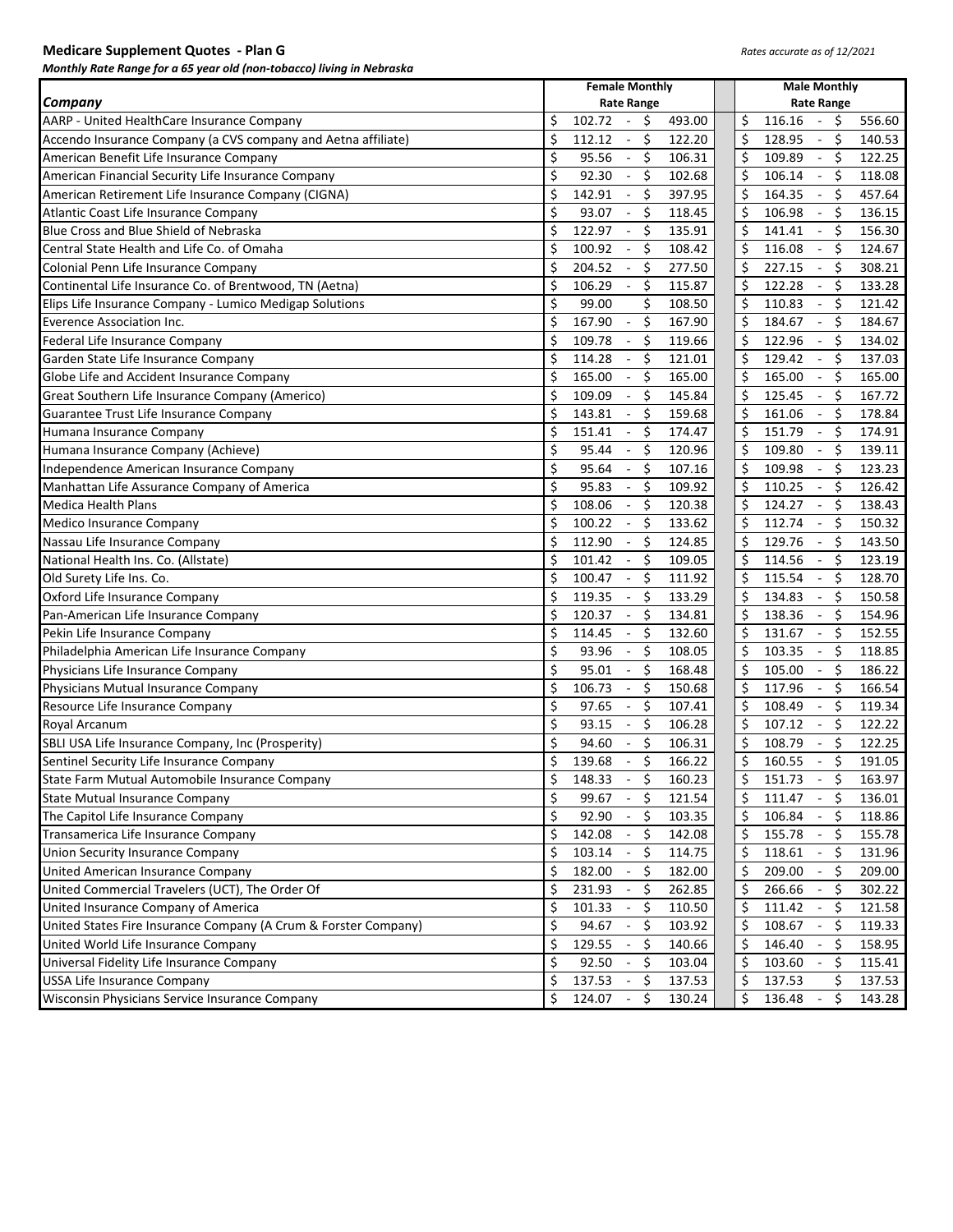## **Medicare Supplement Quotes - Plan HDG** *Rates accurate as of 12/2021*

|                                                                 | <b>Female Monthly</b><br><b>Rate Range</b> |       |  |   |       |    | <b>Male Monthly</b> |  |  |       |
|-----------------------------------------------------------------|--------------------------------------------|-------|--|---|-------|----|---------------------|--|--|-------|
| <b>Company</b>                                                  |                                            |       |  |   |       |    | <b>Rate Range</b>   |  |  |       |
| Colonial Penn Life Insurance Company                            | s                                          | 37.60 |  |   | 50.73 | \$ | 41.66               |  |  | 56.25 |
| Elips Life Insurance Company - Lumico Medigap Solutions         | S                                          | 39.67 |  |   | 43.42 |    | 44.33               |  |  | 48.58 |
| Garden State Life Insurance Company                             | Ś                                          | 37.84 |  |   | 40.07 |    | 43.14               |  |  | 45.68 |
| Globe Life and Accident Insurance Company                       |                                            | 39.50 |  |   | 39.50 |    | 39.50               |  |  | 39.50 |
| Humana Insurance Company                                        | S                                          | 46.08 |  | s | 53.18 | Ś  | 46.20               |  |  | 53.32 |
| Humana Insurance Company (Achieve)                              | Ś                                          | 32.53 |  |   | 41.43 |    | 37.44               |  |  | 47.64 |
| Medico Insurance Company                                        |                                            | 34.58 |  |   | 46.11 |    | 38.90               |  |  | 51.87 |
| Philadelphia American Life Insurance Company                    | S                                          | 30.01 |  | S | 34.51 | Ś  | 33.01               |  |  | 37.96 |
| Physicians Life Insurance Company                               | Ś                                          | 43.17 |  |   | 69.08 |    | 47.72               |  |  | 76.35 |
| Physicians Mutual Insurance Company                             | S                                          | 38.62 |  |   | 61.79 |    | 42.68               |  |  | 68.28 |
| United American Insurance Company                               | S                                          | 32.00 |  | S | 32.00 | Ś  | 37.00               |  |  | 37.00 |
| United Insurance Company of America                             |                                            | 39.17 |  |   | 42.75 |    | 43.17               |  |  | 47.08 |
| United States Fire Insurance Company (A Crum & Forster Company) |                                            | 34.58 |  |   | 38.00 |    | 39.75               |  |  | 43.67 |
| United World Life Insurance Company                             | S                                          | 45.70 |  |   | 49.62 | Ś. | 52.10               |  |  | 56.57 |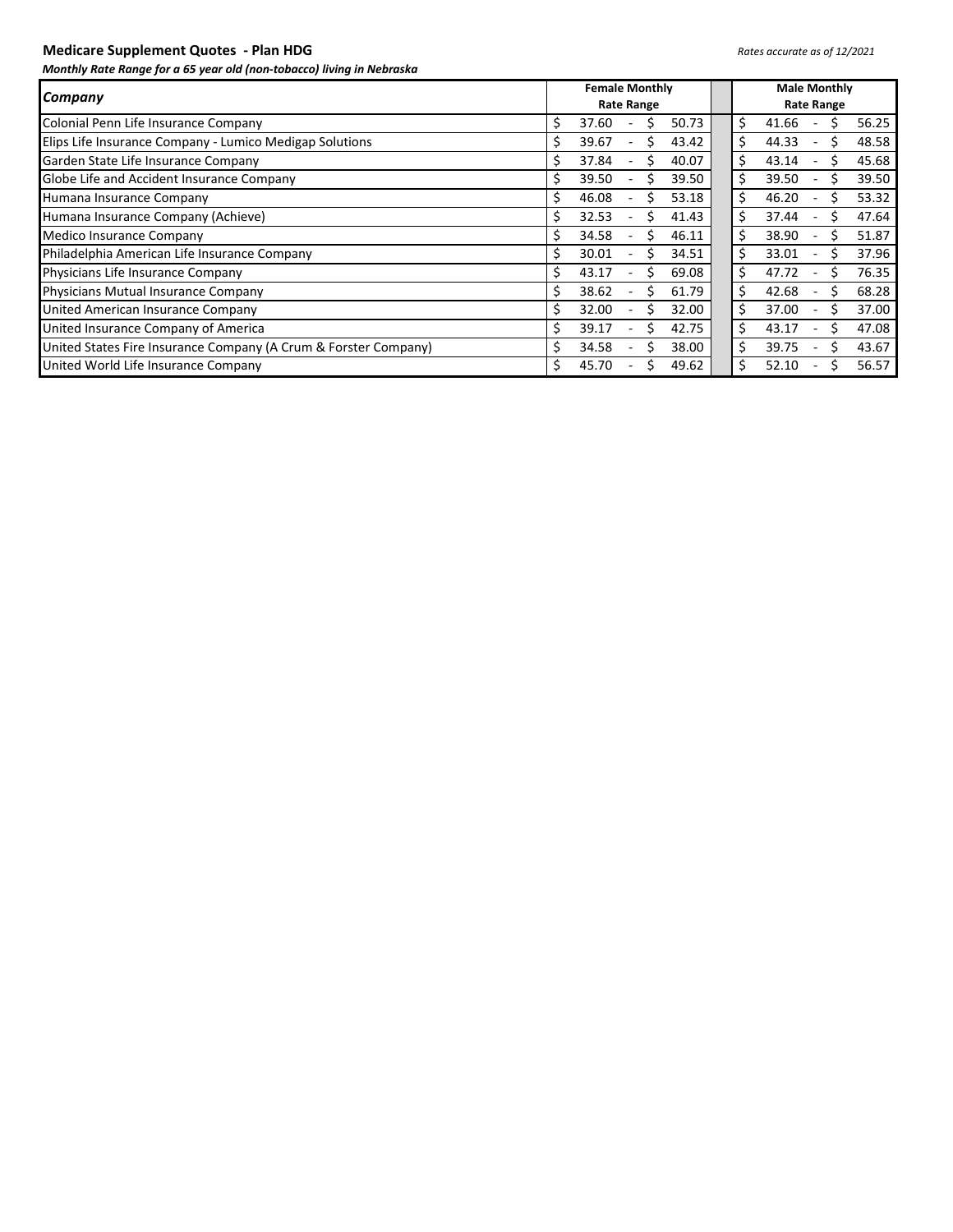## **Medicare Supplement Quotes - Plan K** *Rates accurate as of 12/2021*

*Monthly Rate Range for a 65 year old (non-tobacco) living in Nebraska*

|                                                                 |                   | <b>Female Monthly</b> |  |  |        |  |  | <b>Male Monthly</b> |                   |        |
|-----------------------------------------------------------------|-------------------|-----------------------|--|--|--------|--|--|---------------------|-------------------|--------|
| Company                                                         | <b>Rate Range</b> |                       |  |  |        |  |  |                     | <b>Rate Range</b> |        |
| AARP - United HealthCare Insurance Company                      |                   | 50.64                 |  |  | 153.62 |  |  | 57.36               |                   | 173.12 |
| Colonial Penn Life Insurance Company                            |                   | 71.23                 |  |  | 96.40  |  |  | 79.02               |                   | 107.00 |
| Humana Insurance Company                                        |                   | 74.92                 |  |  | 86.39  |  |  | 75.11               |                   | 86.61  |
| Transamerica Life Insurance Company                             |                   | 63.47                 |  |  | 63.47  |  |  | 69.59               |                   | 69.59  |
| United American Insurance Company                               |                   | 97.00                 |  |  | 97.00  |  |  | 111.00              |                   | 111.00 |
| United States Fire Insurance Company (A Crum & Forster Company) |                   | 45.50                 |  |  | 50.00  |  |  | 52.25               |                   | 57.42  |
| Wisconsin Physicians Service Insurance Corporation              |                   | 73.86                 |  |  | 77.54  |  |  | 81.25               |                   | 85.29  |

### **Medicare Supplement Quotes - Plan L** *Rates accurate as of 12/2021*

*Monthly Rate Range for a 65 year old (non-tobacco) living in Nebraska*

|                                                                 | <b>Female Monthly</b> |        | <b>Male Monthly</b>      |        |
|-----------------------------------------------------------------|-----------------------|--------|--------------------------|--------|
| Company                                                         | <b>Rate Range</b>     |        | <b>Rate Range</b>        |        |
| AARP - United HealthCare Insurance Company                      | 229.37<br>76.25       | 86.33  | $\overline{\phantom{a}}$ | 258.62 |
| Blue Cross and Blue Shield of Nebraska                          | 94.14<br>104.04       | 108.26 | ۰                        | 119.65 |
| Colonial Penn Life Insurance Company                            | 162.28<br>220.15      | 180.21 | ٠.                       | 244.48 |
| Everence Association Inc.                                       | 104.77<br>104.77      | 115.32 | ۰                        | 115.32 |
| Humana Insurance Company                                        | 125.18<br>108.60      | 108.88 | ۰                        | 125.50 |
| Transamerica Life Insurance Company                             | 94.22<br>94.22        | 103.30 | $\overline{\phantom{a}}$ | 103.30 |
| United American Insurance Company                               | 136.00<br>136.00      | 156.00 | ۰                        | 156.00 |
| United States fire Insurance Company (A Crum & Forster Company) | 62.92<br>57.35        | 65.83  | ٠.                       | 72.33  |
| Wisconsin Physicians Service Insurance Corporation              | 97.31<br>102.16       | 107.04 | $\sim$                   | 112.38 |

## **Medicare Supplement Quotes - Plan M** *Rates accurate as of 12/2021*

| Company                                      | <b>Female Monthly</b><br><b>Rate Range</b> |        |  |  |        |  | <b>Male Monthly</b> |                          | <b>Rate Range</b> |        |
|----------------------------------------------|--------------------------------------------|--------|--|--|--------|--|---------------------|--------------------------|-------------------|--------|
| Colonial Penn Life Insurance Company         |                                            | 184.72 |  |  | 250.58 |  | 205.14              | ۰                        |                   | 278.32 |
| Garden State Life Insurance Company          |                                            | 96.12  |  |  | 101.77 |  | 109.74              |                          |                   | 116.20 |
| Philadelphia American Life Insurance Company |                                            | 68.57  |  |  | 78.85  |  | 77.48               | ۰                        |                   | 89.10  |
| <b>State Mutual Insurance Company</b>        |                                            | 83.11  |  |  | 101.34 |  | 93.07               | $\overline{\phantom{a}}$ |                   | 113.54 |
| Transamerica Life Insurance Company          |                                            | 116.01 |  |  | 116.01 |  | 127.21              | ٠                        |                   | 127.21 |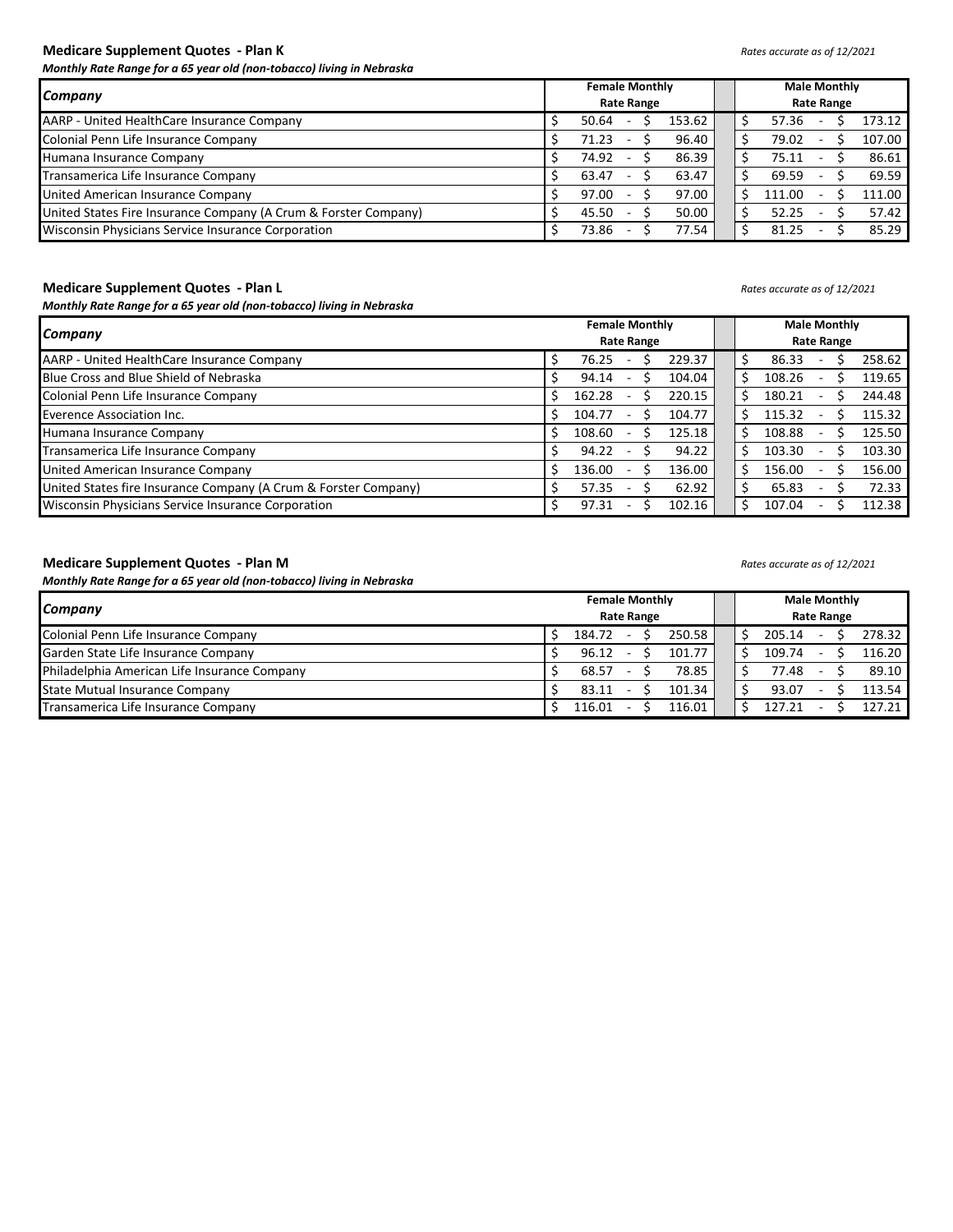| <b>Medicare Supplement Quotes - Plan N</b> |  |  |
|--------------------------------------------|--|--|
|--------------------------------------------|--|--|

|                                                                | <b>Female Monthly</b>                                    | <b>Male Monthly</b>                                                    |
|----------------------------------------------------------------|----------------------------------------------------------|------------------------------------------------------------------------|
| Company                                                        | <b>Rate Range</b>                                        | <b>Rate Range</b>                                                      |
| AARP - United HealthCare Insurance Company                     | \$<br>97.12<br>$\blacksquare$<br>\$<br>411.40            | \$<br>109.71<br>464.40<br>$\sim$<br>\$                                 |
| Accendo Insurance Company (a CVS compnay and Aetna affiliate)  | \$<br>\$<br>82.72<br>90.13<br>$\overline{\phantom{a}}$   | \$<br>\$<br>95.13<br>103.71<br>$\overline{\phantom{a}}$                |
| American Benfit Life Insurance Company                         | \$<br>\$<br>69.85<br>77.70<br>$\overline{\phantom{a}}$   | \$<br>\$<br>80.32<br>89.36<br>$\blacksquare$                           |
| American Financial Security Life Insurance Company             | \$<br>\$<br>70.27<br>78.18<br>$\blacksquare$             | \$<br>\$<br>80.81<br>89.90<br>$\sim$                                   |
| American Retirement Life Insurance Company (CIGNA)             | \$<br>Ś<br>126.60<br>$\blacksquare$<br>300.45            | \$<br>145.59<br>\$<br>345.52<br>$\sim$                                 |
| Atlantic Coast Life Insurance Company                          | \$<br>\$<br>71.20<br>90.61<br>$\Box$                     | \$<br>81.83<br>\$<br>104.15<br>$\blacksquare$                          |
| Blue Cross and Blue Shield of Nebraska                         | \$<br>\$<br>88.22<br>97.50<br>$\overline{\phantom{a}}$   | \$<br>\$<br>101.45<br>$\mathbb{L}$<br>112.13                           |
| Central States Health and Life Co. of Omaha                    | \$<br>75.50<br>$\overline{\phantom{a}}$<br>\$<br>81.08   | \$<br>\$<br>86.75<br>93.25<br>$\overline{\phantom{a}}$                 |
| Colonial Penn Life Insurance Company                           | \$<br>\$<br>134.46<br>182.33<br>$\overline{\phantom{a}}$ | \$<br>\$<br>149.30<br>202.49<br>$\blacksquare$                         |
| Continental Life Insurance Co. of Brentwood, TN (Aetna)        | \$<br>\$<br>78.89<br>$\overline{\phantom{a}}$<br>85.97   | \$<br>\$<br>90.71<br>98.88<br>$\blacksquare$                           |
| Elips Life Insurance Company - Limico Medigap Solutions        | \$<br>75.92<br>\$<br>83.17<br>$\overline{\phantom{a}}$   | \$<br>85.08<br>\$<br>93.25<br>$\overline{\phantom{a}}$                 |
| <b>Everence Association Inc.</b>                               | \$<br>$\mathbb{L}^{\mathbb{N}}$<br>Ś<br>106.26<br>106.26 | \$<br>116.91<br>\$<br>$\sim$<br>116.91                                 |
| Federal Life Insurance Company                                 | \$<br>\$<br>77.22<br>84.17<br>$\overline{\phantom{a}}$   | \$<br>\$<br>86.49<br>94.27<br>$\overline{\phantom{a}}$                 |
| Garden State Life Insurance Company                            | \$<br>\$<br>91.58<br>96.97<br>$\overline{\phantom{a}}$   | \$<br>\$<br>104.45<br>110.59<br>$\overline{\phantom{a}}$               |
| Globe Life and Accident Insurance Company                      | \$<br>128.00<br>$\Box$<br>\$<br>128.00                   | \$<br>\$<br>128.00<br>128.00<br>$\overline{\phantom{a}}$               |
| Great Southern Life Insurance Company (Americo)                | \$<br>\$<br>77.98<br>104.24<br>$\blacksquare$            | \$<br>\$<br>119.88<br>89.67<br>$\blacksquare$                          |
| Guarantee Trust Life Insurance Company                         | Ś<br>Ś<br>122.25<br>110.10<br>$\blacksquare$             | \$<br>\$<br>123.31<br>136.92<br>$\mathcal{L}_{\mathcal{A}}$            |
| Humana Insurance Company                                       | \$<br>\$<br>111.23<br>128.21<br>$\overline{\phantom{a}}$ | \$<br>111.52<br>\$<br>128.53<br>$\blacksquare$                         |
| Humana Insurance Company (Achieve)                             | \$<br>Ś<br>72.10<br>91.45<br>$\overline{\phantom{a}}$    | \$<br>\$<br>82.95<br>105.16<br>$\overline{\phantom{a}}$                |
| Independence American Insurance Company                        | \$<br>74.10<br>\$<br>$\overline{\phantom{a}}$<br>83.03   | \$<br>\$<br>85.21<br>95.48<br>$\sim$                                   |
| Manhattan Life Assurance Company of America                    | \$<br>73.83<br>\$<br>84.58<br>$\overline{\phantom{a}}$   | \$<br>\$<br>84.83<br>97.25<br>$\overline{\phantom{a}}$                 |
| <b>Medica Health Plans</b>                                     | \$<br>\$<br>79.36<br>$\Box$<br>88.40                     | \$<br>\$<br>91.26<br>101.66<br>$\blacksquare$                          |
| Medico Insurance Company                                       | \$<br>77.83<br>\$<br>103.78<br>$\overline{\phantom{a}}$  | \$<br>\$<br>87.56<br>116.75<br>$\overline{\phantom{a}}$                |
| Nassau Life Insurance Company                                  | \$<br>Ś<br>$\mathbb{L}$<br>82.36<br>91.08                | \$<br>\$<br>94.67<br>$\sim$<br>104.69                                  |
| National Health Ins. Co. (Allstate)                            | \$<br>76.66<br>\$<br>82.44<br>$\overline{\phantom{a}}$   | \$<br>\$<br>86.59<br>93.11<br>$\overline{\phantom{a}}$                 |
| Oxford Life Insurance Company                                  | \$<br>\$<br>123.81<br>138.27<br>$\overline{\phantom{a}}$ | \$<br>\$<br>139.88<br>156.21<br>$\overline{\phantom{a}}$               |
| Pan-American Life Insurance Company                            | \$<br>86.69<br>\$<br>97.09<br>$\blacksquare$             | \$<br>\$<br>99.64<br>111.60<br>$\overline{\phantom{a}}$                |
| Pekin Life Insurance Company                                   | \$<br>\$<br>83.64<br>96.90<br>$\overline{\phantom{a}}$   | \$<br>\$<br>96.21<br>111.46<br>$\overline{\phantom{a}}$                |
| Philadelphia American Life Insurance Company                   | \$<br>\$<br>84.65<br>$\overline{\phantom{a}}$<br>97.35   | \$<br>\$<br>93.10<br>107.07<br>$\sim$                                  |
| Royal Arcanum                                                  | \$<br>\$<br>75.42<br>86.05<br>$\overline{\phantom{a}}$   | \$<br>\$<br>86.73<br>98.96<br>$\sim$                                   |
| SBLI USA Life Insurance Company, Inc (Prosperity)              | \$<br>67.17<br>Ś<br>75.49<br>$\overline{\phantom{a}}$    | \$<br>\$<br>77.25<br>86.81<br>$\overline{\phantom{a}}$                 |
| Sentinel Security Life Insurance Company                       | \$<br>\$<br>181.44<br>215.91<br>$\overline{\phantom{a}}$ | $\overline{\xi}$<br>\$<br>208.55<br>248.17<br>$\overline{\phantom{a}}$ |
| State Farm Mutual Automobile Insurance Company                 | \$<br>\$<br>112.54<br>121.47<br>$\overline{\phantom{a}}$ | \$<br>\$<br>117.30<br>126.65<br>$\overline{\phantom{a}}$               |
| <b>State Mutual Insurance Company</b>                          | \$<br>\$<br>76.13<br>92.84<br>$\blacksquare$             | \$<br>\$<br>85.33<br>104.11<br>$\overline{\phantom{a}}$                |
| The Capitol Life Insurance Company                             | \$<br>\$<br>76.70<br>68.95<br>$\overline{\phantom{a}}$   | \$<br>\$<br>79.29<br>88.21<br>$\overline{\phantom{a}}$                 |
| Transamerica Life Insurance Company                            | \$<br>Ś<br>109.09<br>109.09<br>$\overline{\phantom{a}}$  | \$<br>\$<br>119.62<br>119.62<br>$\mathcal{L}_{\mathcal{A}}$            |
| Union Security Insurance Company                               | \$<br>\$<br>77.16<br>85.84<br>$\overline{\phantom{a}}$   | \$<br>88.73<br>\$<br>98.71<br>$\blacksquare$                           |
| United American Insurance Company                              | Ś<br>\$<br>185.00<br>185.00<br>$\overline{\phantom{a}}$  | \$<br>\$<br>213.00<br>213.00<br>$\overline{\phantom{a}}$               |
| United Commercial Travelers (UCT), The Order Of                | \$<br>\$<br>194.82<br>220.80<br>$\overline{\phantom{a}}$ | \$<br>224.19<br>\$<br>254.08<br>$\mathbb{L}$                           |
| United Insurance Company of America                            | \$<br>\$<br>83.83<br>91.50<br>$\overline{\phantom{a}}$   | \$<br>92.25<br>\$<br>100.58<br>$\overline{\phantom{a}}$                |
| United Staes Fire Insurance Company (A Crum & Forster Company) | \$<br>\$<br>74.75<br>$\blacksquare$<br>82.08             | \$<br>\$<br>85.92<br>$\frac{1}{2}$<br>94.33                            |
| United World Life Insurance Company                            | \$<br>106.84<br>\$<br>116.00<br>$\overline{\phantom{a}}$ | \$<br>\$<br>120.73<br>131.08<br>$\overline{\phantom{a}}$               |
| Universal Fidelity Life Insurance Company                      | \$<br>Ś.<br>77.41<br>$\mathbb{L}^{\mathbb{N}}$<br>86.22  | \$<br>\$<br>86.69<br>$\sim$<br>96.57                                   |
| USAA Life Insurance Company                                    | \$<br>\$<br>127.33<br>$\overline{\phantom{a}}$<br>127.33 | \$<br>\$<br>127.33<br>127.33<br>$\overline{a}$                         |
| Wisconsin Physicians Service Insurance Corporation             | \$<br>\$<br>113.84<br>119.51<br>$\blacksquare$           | \$<br>\$<br>125.21<br>131.46<br>$\mathbb{L}$                           |